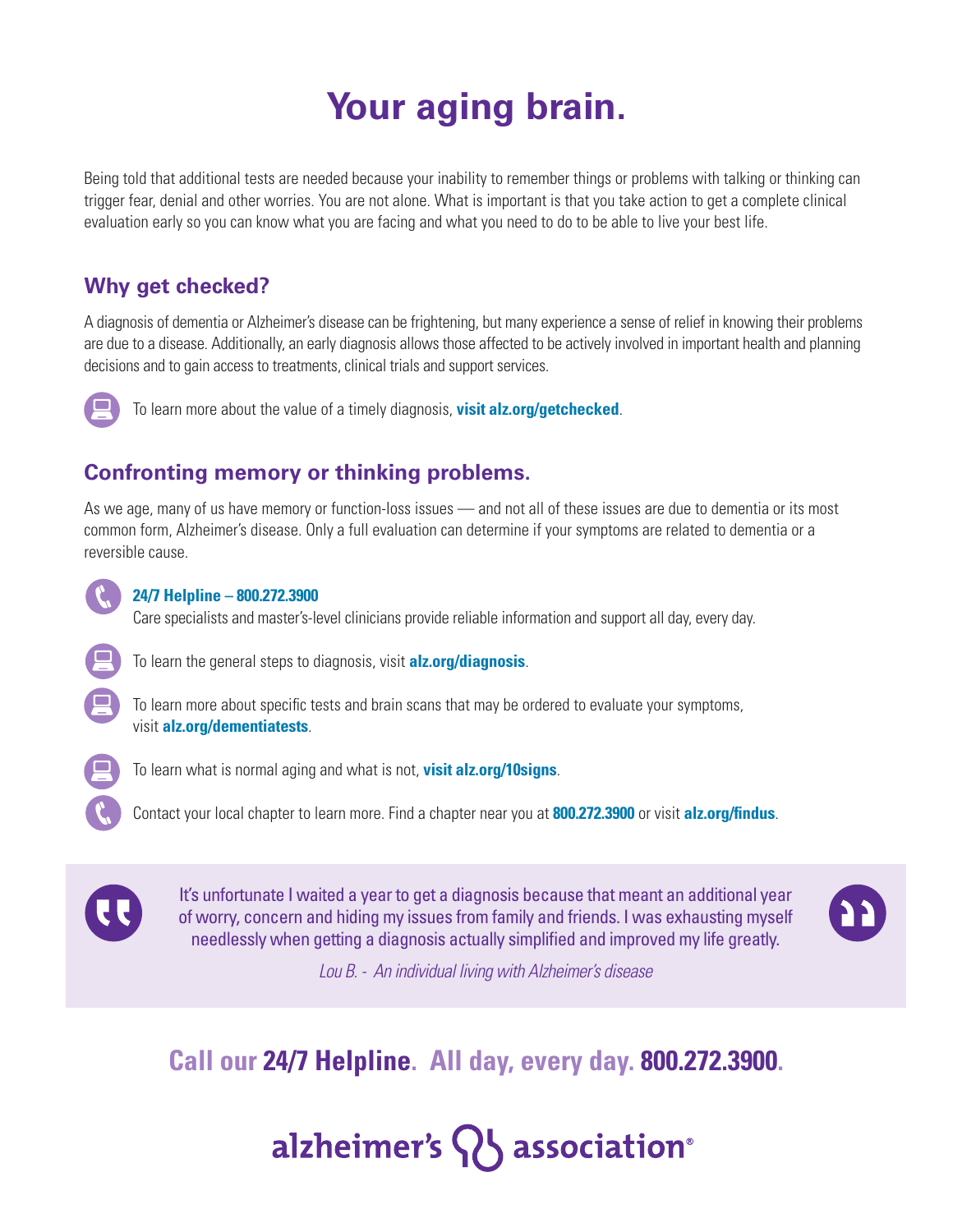# alzheimer's QJ association® KNOWthe KI **EARLY DETECTION MATTERS**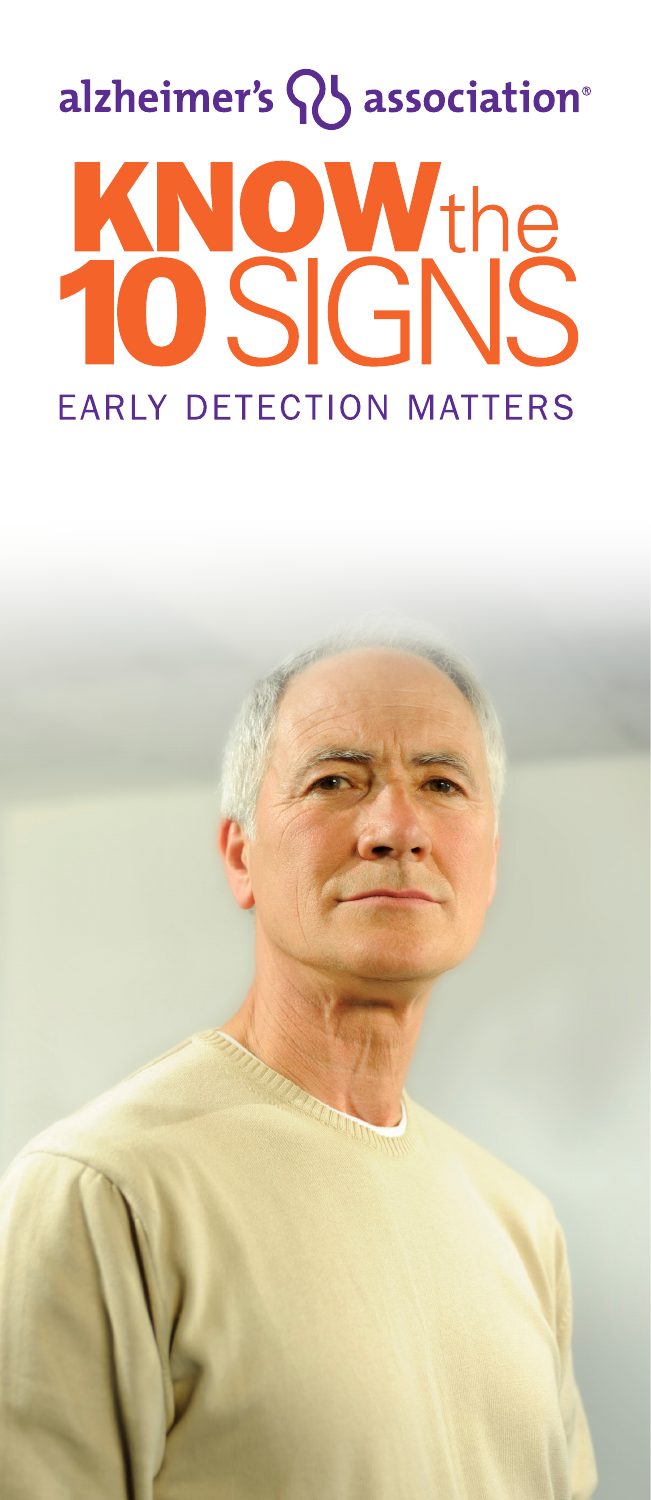### Know the 10 signs

Your memory often changes as you grow older. But memory loss that disrupts daily life is not a typical part of aging. It may be a symptom of dementia. Dementia is a slow decline in memory, thinking and reasoning skills. The most common form of dementia is Alzheimer's (AHLZ-high-merz) disease, a fatal disorder that results in the loss of brain cells and function.

| <b>What's the difference?</b>                                          |                                    |
|------------------------------------------------------------------------|------------------------------------|
| <b>Signs of Alzheimer's/</b>                                           | <b>Typical age-related</b>         |
| dementia                                                               | changes                            |
| Poor judgment and                                                      | Making a bad decision              |
| decision making                                                        | once in a while                    |
| Inability to manage                                                    | Missing a monthly                  |
| a budget                                                               | payment                            |
| Losing track of the date                                               | Forgetting which day it is         |
| or the season                                                          | and remembering later              |
| Difficulty having a                                                    | Sometimes forgetting               |
| conversation                                                           | which word to use                  |
| Misplacing things and<br>being unable to retrace<br>steps to find them | Losing things from time<br>to time |

## alz.org/10signs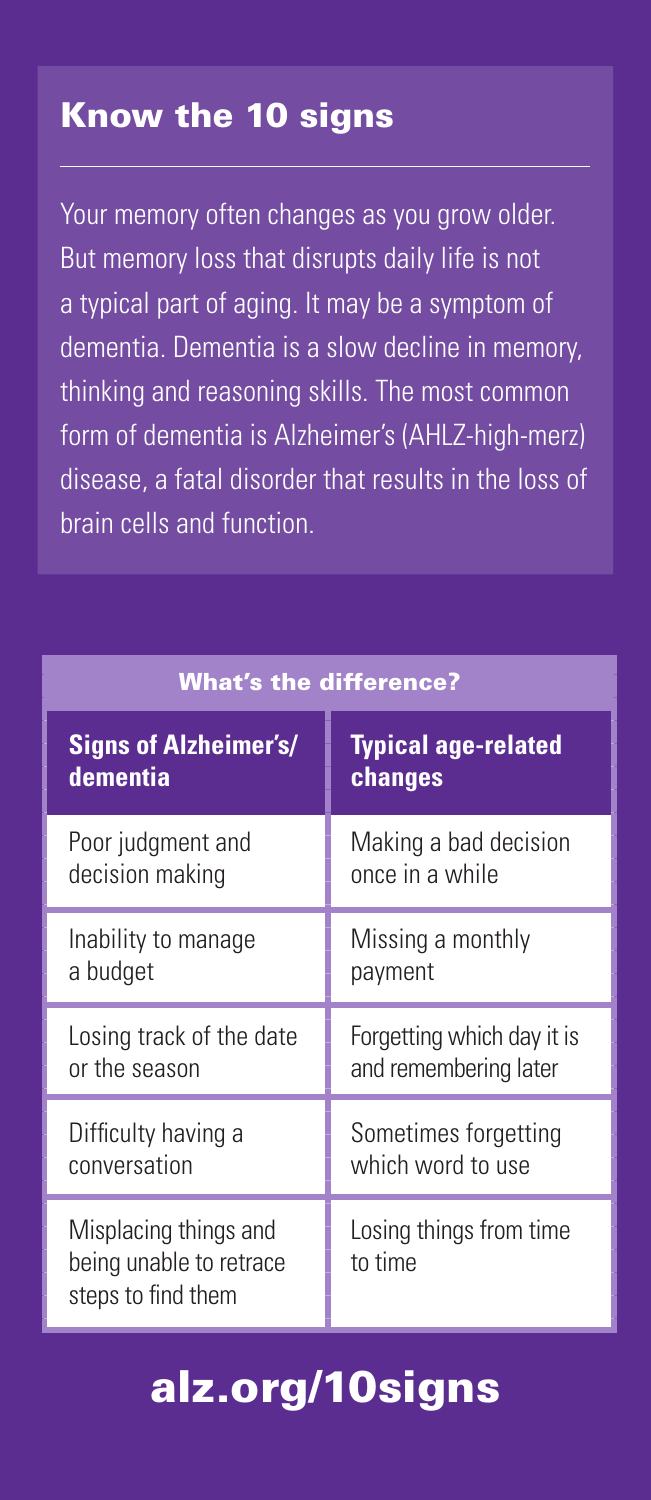## 10 warning signs of alzheimer's disease

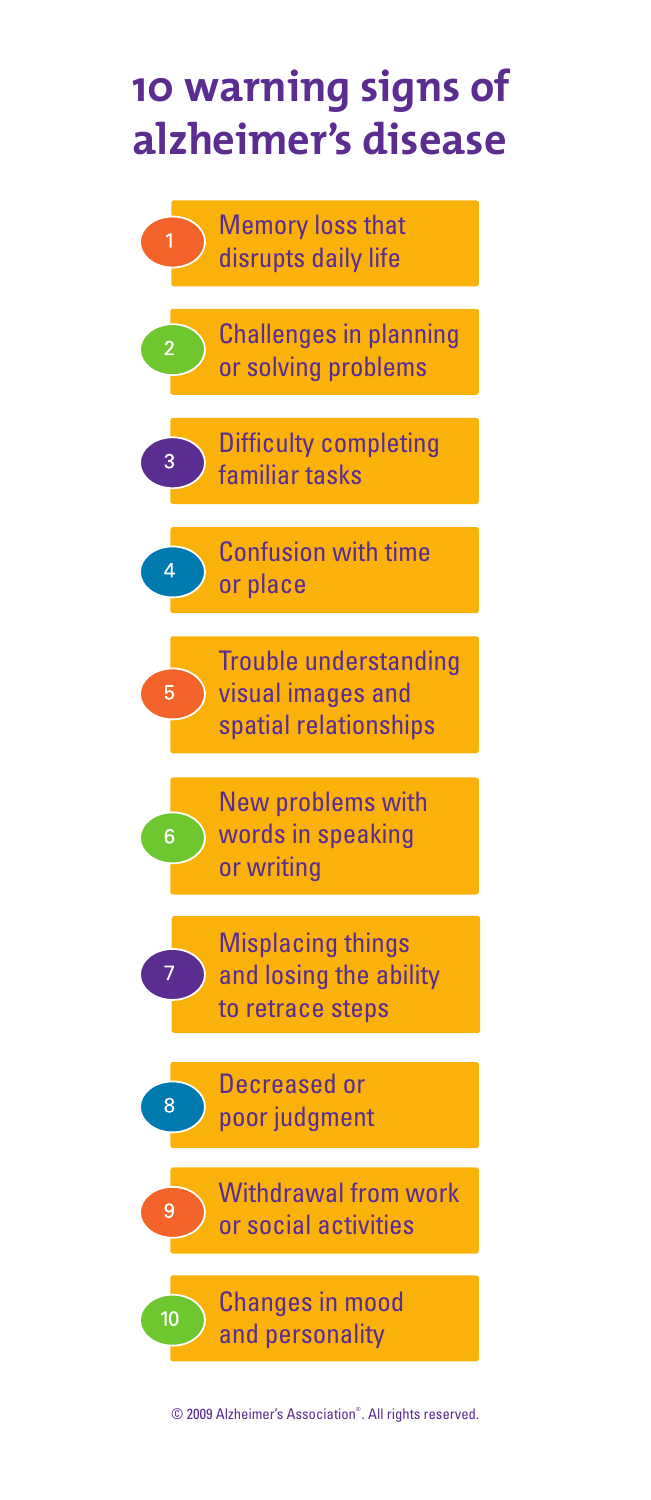

It may be hard to know the difference between age-related changes and the first signs of Alzheimer's disease. Some people may recognize changes in themselves before anyone else notices. Other times, friends and family will be the first to observe changes in memory, behavior or abilities.

To help identify problems early, the Alzheimer's Association® has created a list of warning signs for Alzheimer's and other dementias. Individuals may experience one or more of these in different degrees.



 $\mathcal{P}$ 

#### Memory loss that disrupts daily life

One of the most common signs of Alzheimer's disease, especially in the early stages, is forgetting recently learned information. Others include forgetting important dates or events; asking for the same information over and over and increasingly needing to rely on memory aids (e.g., reminder notes or electronic devices) or family members for things they used to handle on their own.

#### **What's a typical age-related change?**

Sometimes forgetting names or appointments, but remembering them later.

#### Challenges in planning or solving problems

Some people may experience changes in their ability to develop and follow a plan or work with numbers. They may have trouble following a familiar recipe or keeping track of monthly bills. They may have difficulty concentrating and take much longer to do things than they did before.

#### **What's a typical age-related change?**

Making occasional errors when balancing a checkbook.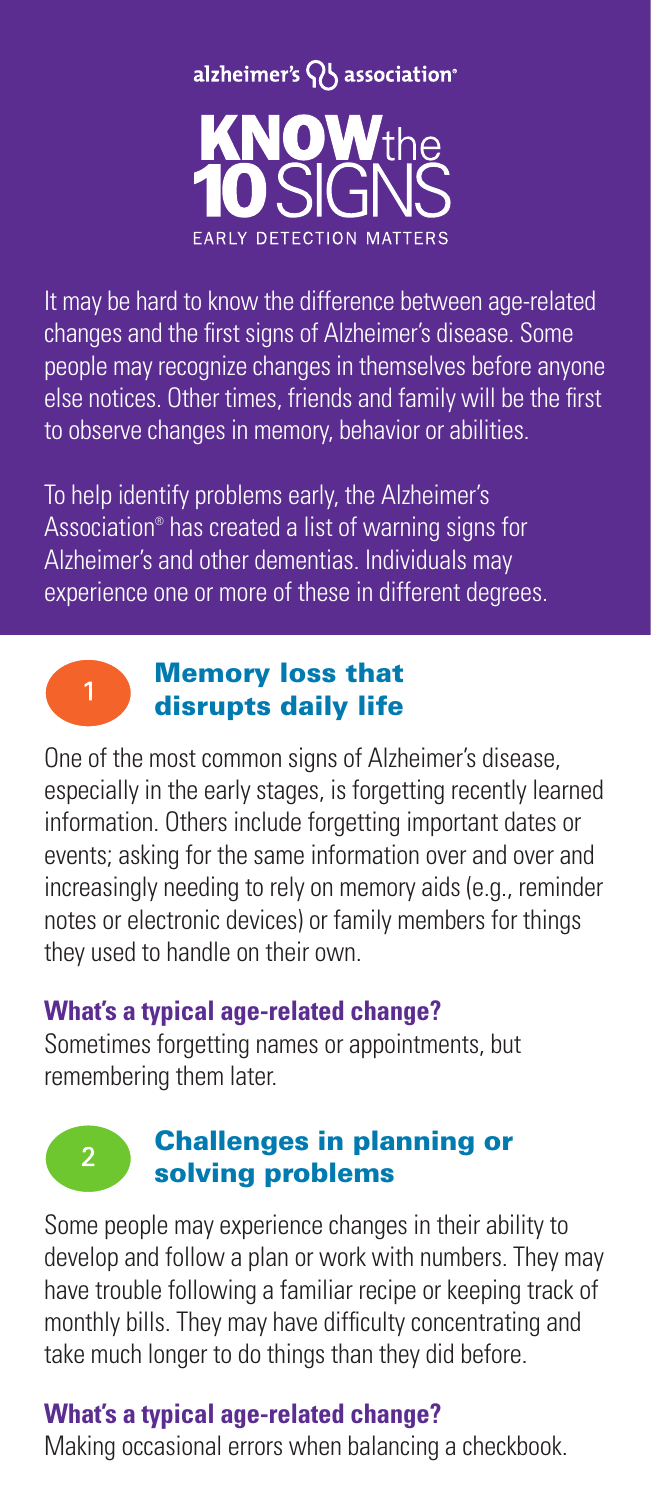## 3

#### Difficulty completing familiar tasks at home, at work or at leisure

People with Alzheimer's disease often find it hard to complete daily tasks. Sometimes, they may have trouble driving to a familiar location, managing a budget at work or remembering the rules of a favorite game.

#### **What's a typical age-related change?**

Occasionally needing help to use the settings on a microwave or to record a television show.

## 4

#### Confusion with time or place

People with Alzheimer's can lose track of dates, seasons and the passage of time. They may have trouble understanding something if it is not happening immediately. Sometimes they may forget where they are or how they got there.

#### **What's a typical age-related change?**

Getting confused about the day of the week but figuring it out later.

# 5

#### Trouble understanding visual images and spatial relationships

For some people, having vision problems is a sign of Alzheimer's. They may have difficulty reading, judging distance and determining color or contrast, which may cause problems with driving.

#### **What's a typical age-related change?**  Vision changes related to cataracts.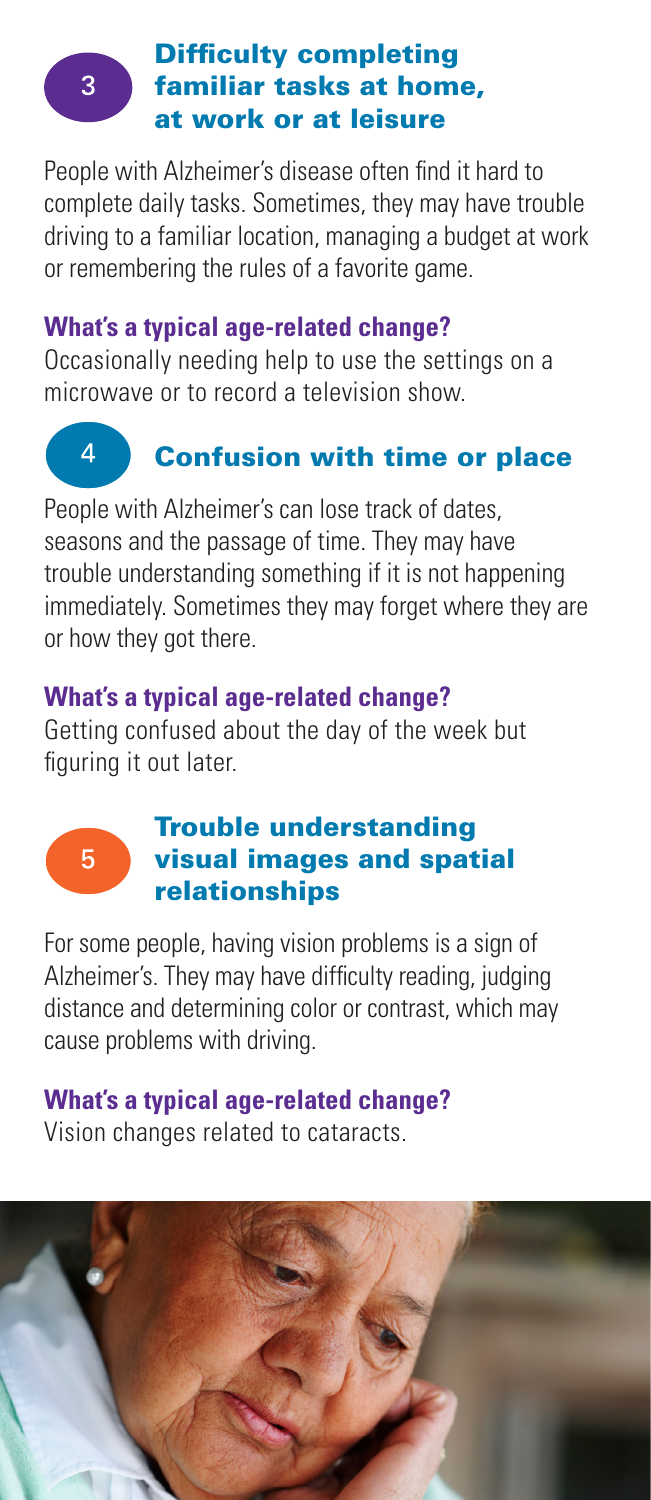



7

#### New problems with words in speaking or writing

People with Alzheimer's disease may have trouble following or joining a conversation. They may stop in the middle of a conversation and have no idea how to continue or they may repeat themselves. They may struggle with vocabulary, have problems finding the right word or call things by the wrong name (e.g., calling a "watch" a "hand-clock").

#### **What's a typical age-related change?**

Sometimes having trouble finding the right word.

#### Misplacing things and losing the ability to retrace steps

A person with Alzheimer's may put things in unusual places. They may lose things and be unable to go back over their steps to find them again. Sometimes, they may accuse others of stealing. This may occur more frequently over time.

#### **What's a typical age-related change?**

Misplacing things from time to time and retracing steps to find them.

#### 8 Decreased or poor judgment

People with Alzheimer's may experience changes in judgment or decision making. For example, they may use poor judgment when dealing with money, giving large amounts to telemarketers. They may pay less attention to grooming or keeping themselves clean.

#### **What's a typical age-related change?**

Making a bad decision once in a while.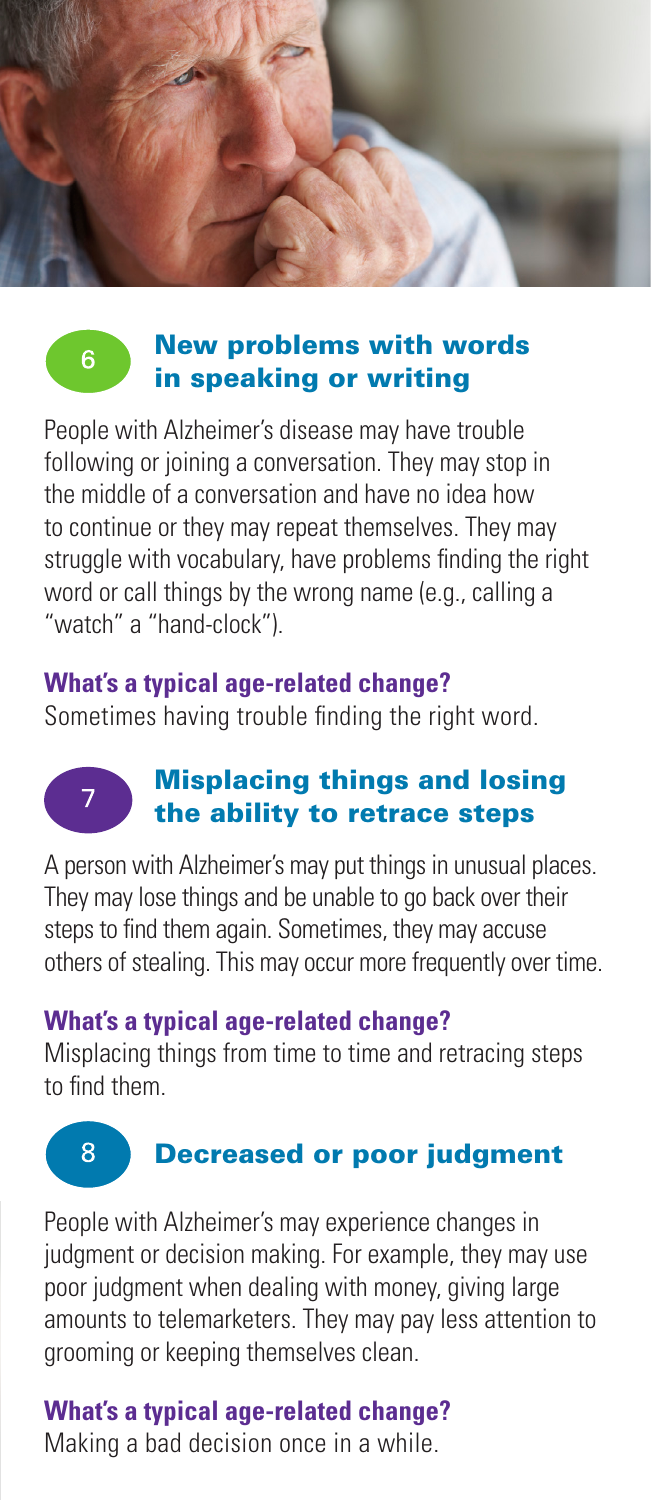#### Withdrawal from work or social activities

 $\overline{9}$ 

A person with Alzheimer's disease may start to remove themselves from hobbies, social activities, work projects or sports. They may have trouble keeping up with a favorite sports team or remembering how to complete a favorite hobby. They may also avoid being social because of the changes they have experienced.

#### **What's a typical age-related change?**

Sometimes feeling weary of work, family and social obligations.

#### Changes in mood  $10$ and personality

The mood and personalities of people with Alzheimer's can change. They can become confused, suspicious, depressed, fearful or anxious. They may be easily upset at home, at work, with friends or in places where they are out of their comfort zone.

#### **What's a typical age-related change?**

Developing very specific ways of doing things and becoming irritable when a routine is disrupted.

*Note: Mood changes with age may also be a sign of some other condition. Consult a doctor if you observe any changes.*

If you or someone you care about is experiencing any of the 10 warning signs of Alzheimer's disease, please see a doctor to find the cause. Early diagnosis gives you a chance to seek treatment and plan for your future.

The Alzheimer's Association can help. Visit: **alz.org/10signs** Call: **800.272.3900** Learn more: **alz.org/training**